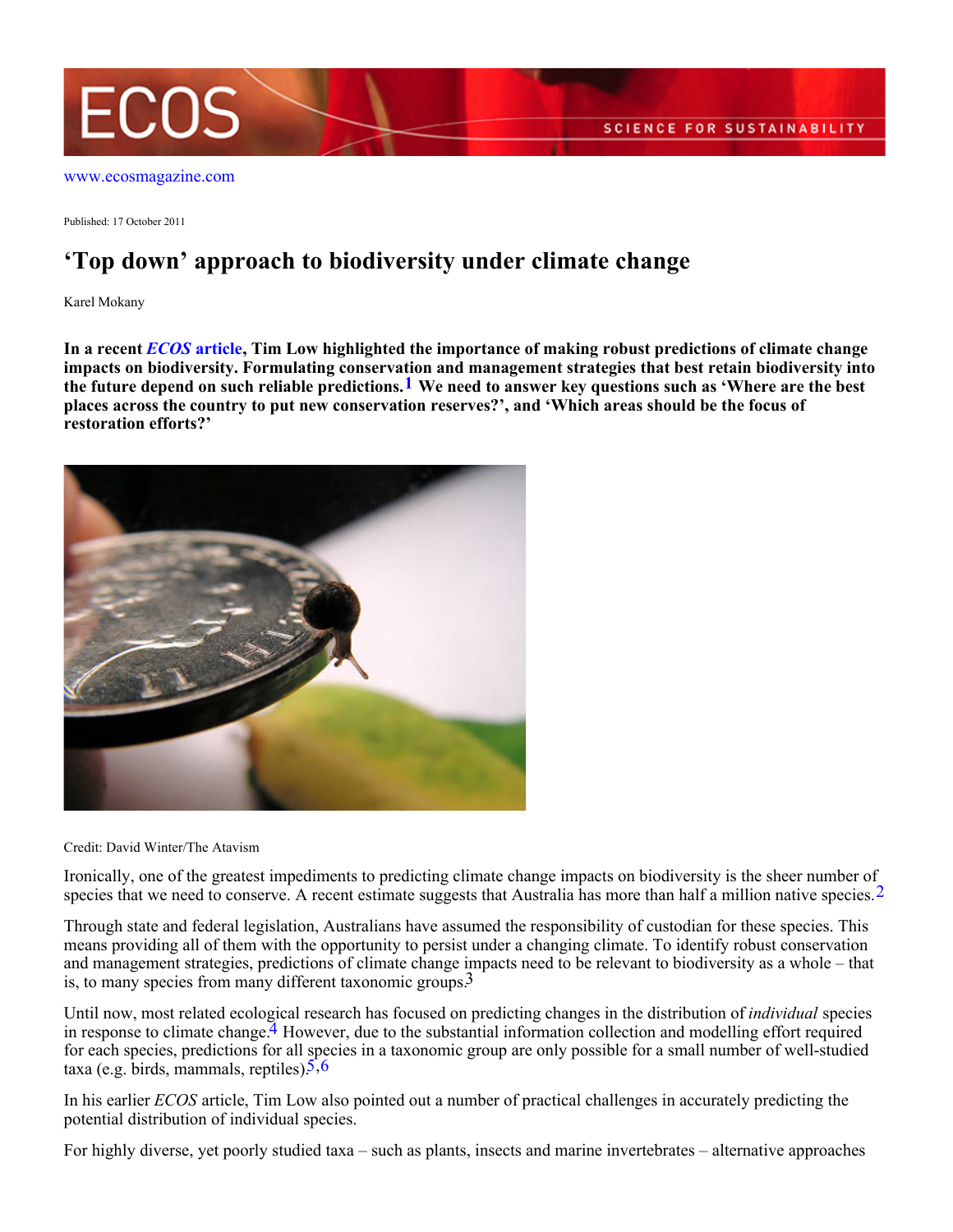are needed to predict climate change impacts relevant to all species. Enter 'macroecology', a scientific discipline that can predict changes in broad patterns of biodiversity over time.

Macroecological modelling is particularly valuable for highly diverse, poorly studied taxa, as it provides information relevant to all species: even those we know little about.

Two powerful macroecological modelling approaches involve predicting either changes in the number of species in each location, or dissimilarity in community composition between pairs of locations. 7 Both approaches have demonstrated their value in predicting climate change impacts on diverse species within multiple taxonomic groups over large regions.8,9

CSIRO's Macroecological Modelling team is now developing techniques for extending the capacity of macroecology to predict climate change impacts on Australia's biodiversity.



## Credit: CSIRO

One new approach  $10$  combines models of species richness and compositional dissimilarity to predict the occurrences of all species across all locations over large regions. The same approach can directly predict the impacts of climate change on biodiversity, or form the basis for more mechanistic macroecological predictions of biodiversity change.

Macroecological modelling has significant untapped potential to complement the substantial research effort focused on predicting changes in the distributions of individual species under climate change. By providing predictions relevant to all species, it can help to formulate conservation and management strategies that best retain biodiversity under climate change.

## *Karel Mokany is an ecologist with CSIRO Ecosystem Sciences, developing new macroecological approaches to predicting climate change impacts on biodiversity.*

1 Botkin DB *et al.* (2007). Forecasting the effects of global warming on biodiversity. *Bioscience* **57**, 227–36.

2 Chapman A (2009). *Numbers of Living Species in Australia and the World*. Department of the Environment, Water, Heritage and the Arts, Canberra, p. 84.

3 Margules CR and Pressey RL (2000). Systematic conservation planning. *Nature* **405**, 243–53.

4 Elith J and Leathwick JR (2009). Species distribution models: ecological explanation and prediction across space and time. *Annual Review of Ecology, Evolution, and Systematics* **40**, 677–97.

5 Thuiller W *et al*. (2006). Vulnerability of African mammals to anthropogenic climate change under conservative land transformation assumptions. *Global Change Biology* **12**, 424–40. 6 Hole DG *et al*. (2009). Projected impacts of climate change on a continent-wide protected area network. *Ecology Letters* **12**, 420–31.

7 Mokany K and Ferrier S (2011). Predicting impacts of climate change on biodiversity: a role for semi-mechanistic community-level modelling. *Diversity and Distributions* **17**, 374–80.

8 Ferrier S et al. (2010). Using generalised dissimilarity modelling to assess potential impacts of climate change on biodiversity composition in Australia, and on the representativeness of the national reserve system. Rep

9 Sommer JH *et al*. (2010). Projected impacts of climate change on regional capacities for global plant species richness. *Proceedings of the Royal Society B* **277**, 2271–80.

10 Mokany K *et al*. (2011). Combining *α*- and *β*-diversity models to fill gaps in our knowledge of biodiversity. *Ecology Letters* **14**, 1043–51.